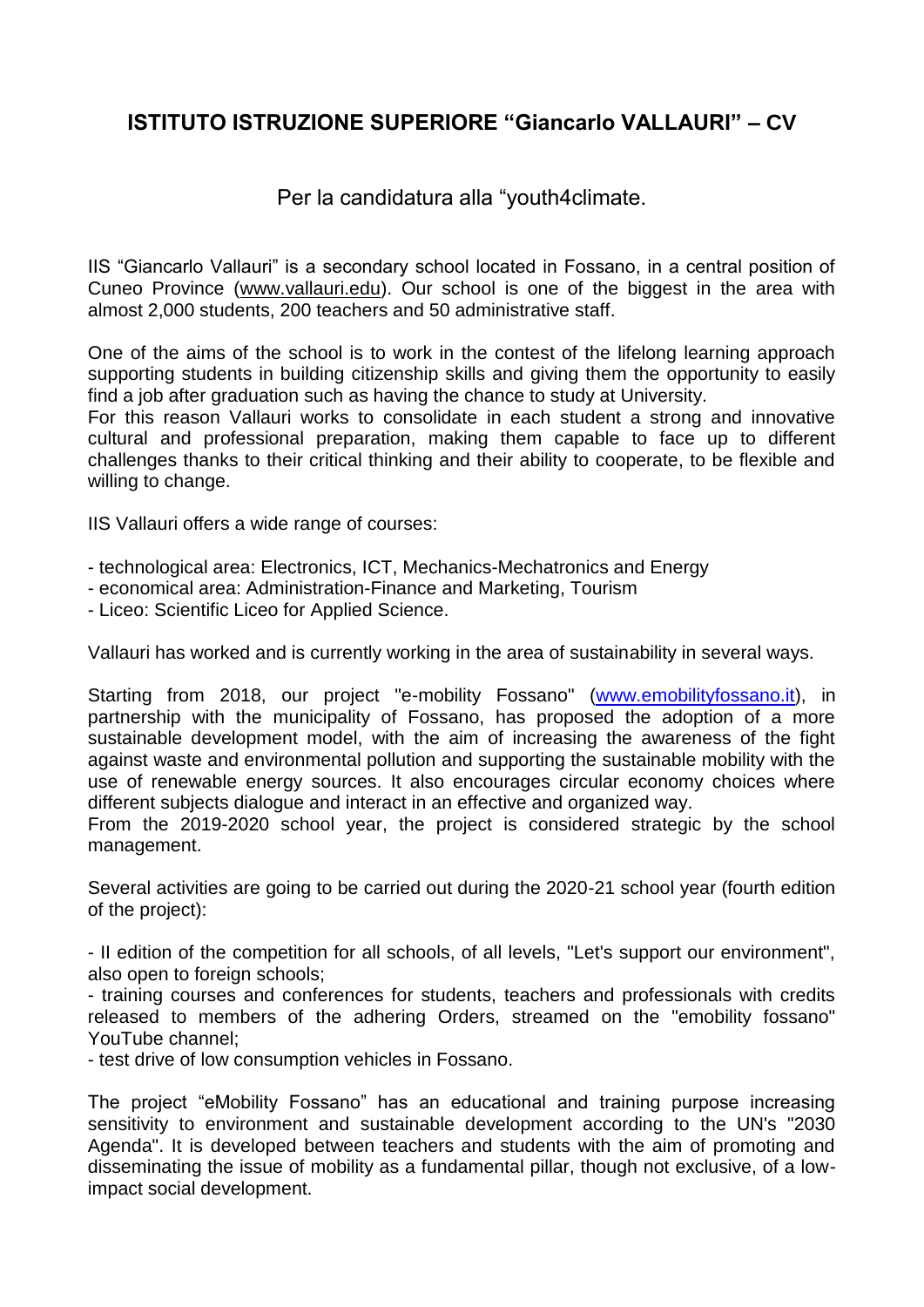See Annex A for the program"roadtoemobility2021" and annex B for the list of speakers and topics of the e-mobility Fossano 2018-2021 edition.

In addition to the emobility project and as a proof of Vallauri believing in the theme of Sustainability and the related international dimension, in September 2019 it has been created a new job position dedicated to the themes of Europe, Sustainability and Citizenship. This role is covered by a teacher who is a delegate for the principal in following projects related to those topics and who has to lead a team of teachers belonging to various areas of the school, with different knowledge and backgrounds. The general aim is to build learning paths aimed at the internationalization of the school and at raising awareness of issues related to sustainability and citizenship. The team worked on concluding the Erasmus project in progress and building new ones as well as participating in the first call for the accreditation to the new Erasmus plus 2021-27 programm. Our call for proposals for the Erasmus plus 2021-27 programm, has the sustainability of school and at school as central theme, such as the aim to make European projects an essential part of Vallauri's modus operandi. Having an international point of view is crucial for working on sustainability themes and it is equally important to build collaborative networks among teachers with different skills and roles and among different institutions. As an example of training activity addressed to families and students the team "Europe, Sustainability and Citizenship", organized the conference of prof. Della Puppa from University of Venice on the theme of circular economy in December 2019 for more than 1000 students. Moreover in December 2020 the emobility team in collaboration with the "Europe, Sustainability and Citizenship" delegate of the school, organized a conference entitled "Global warming and circular economy" with the participation of Ing. M.Baudino (circular economy expert) and ing. L. Del Bo (IPCC climate leader).

In addition, IIS Vallauri has a membership in ANIT (Associazione Nazionale Isolamento Termoacustico) since 2016, for building energy saving [\(www.anit.it\)](http://www.anit.it/), and Motus-E since 2019 [\(www.motus-e.org\)](http://www.motus-e.org/).

Moreover, thinking about the 2030 Agenda and its topics, Vallauri in November 2019 promoted a conference held by Prof. Chittolina about this theme and it's currently involved with some classes in a eTwinning project entitled "Agenda 2030: be aware to be active" in collaboration with some French and Italian schools. [\(https://twinspace.etwinning.net/126542/home](https://twinspace.etwinning.net/126542/home) )

IIS Vallauri Institute is also the promoter and leader of the "Network of schools for sustainable mobility in teaching", founded on 21 October 2020. At the moment, there are 16 schools involved (technical and vocational high schools) located in Piedmont (13 schools), Liguria (1), Puglia (1) and Sicily (1). The goal is to reach at least one school in the network in each region of Italy by the end of 2021.

On January 28, 2021, the network of schools for sustainable mobility in teaching will participate in the foundation works of the INTERNATIONAL ACADEMY DRIVING CHANGE TOGETHER, an international platform for the exchange of ideas, initiatives, lessons learned in the field of electromobility education, promoted by the Polish chamber of electromobility PIRE [\(www.pire.pl\)](http://www.pire.pl/).

All the initiatives presented before, have a strong educational impact since they are organized with the collaboration of groups of students, teachers and are broadcasted on the "emobility fossano" YouTube channel.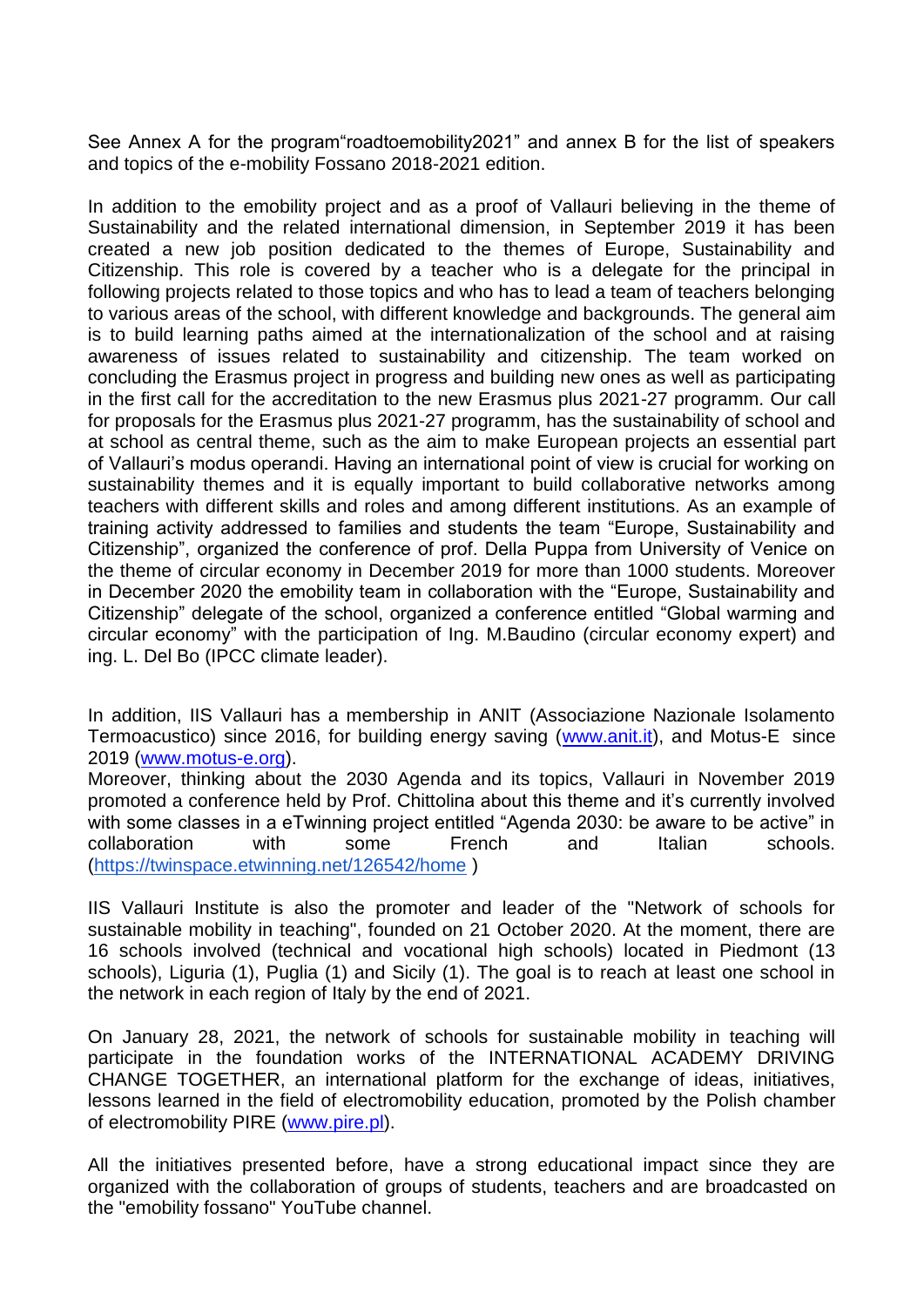Teaching activity has been oriented, especially in the Electricity and Energy field of studies, to apply environmental sustainability; the syllabus has been enhanced by including topics such as life cycle assessment, circular economy, energy saving techniques, renewable energy sources, sustainable mobility and systems for sustainability.

Syllabus of each subject are freely available on the Vallauri website.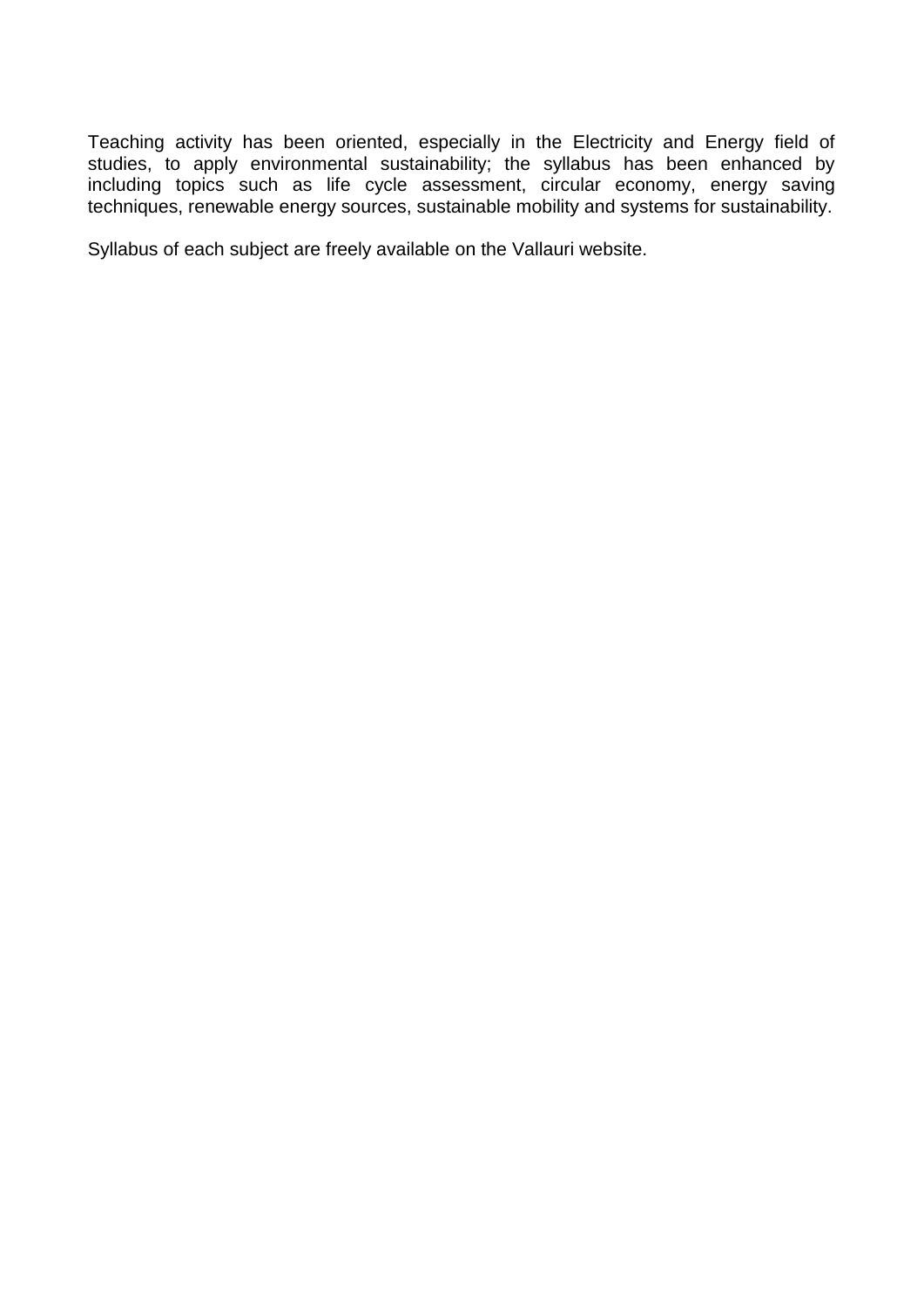*annex A*

 $\overline{\phantom{0}}$ 

## *#ROADTOEMOBILI* ALLA. *TY 2021* Τ

 $\frac{1}{\sqrt{2}}$ 

**Contract Contract Contract** 

| <b>MESE</b>      | <b>EVENTI</b> in programma                                                                                                                                                                                                           |  |  |  |  |  |
|------------------|--------------------------------------------------------------------------------------------------------------------------------------------------------------------------------------------------------------------------------------|--|--|--|--|--|
| Ottobre<br>2020  | Riparte il concorso "Sosteniamo il nostro ambiente!" 2^ edizione.<br>21 ottobre 2020: FIRMA DEL PROTOCOLLO DI RETE TRA SCUOLE per la<br>mobilità sostenibile                                                                         |  |  |  |  |  |
| Novembre<br>2020 | Azioni di promozione della RETE TRA SCUOLE per la mobilità sostenibile<br>11: e-mob – conferenza nazionale della mobilità elettrica – MILANO<br>$\bullet$<br>25: Genova Smart Week - GENOVA<br>$\bullet$<br>26: Job&Orienta - VERONA |  |  |  |  |  |
| Dicembre<br>2020 | 2 dicembre 2020: conferenza "Riscaldamento globale ed economia circolare",<br>ingg. Luca Del Bo (climate leader IPCC) e Marco Baudino (AD Future Power) in<br>streaming sul canale Youtube "emobility fossano"                       |  |  |  |  |  |
| Gennaio<br>2021  | 31 gennaio 2021: scadenza iscrizione del concorso "Sosteniamo il nostro<br>ambiente!"                                                                                                                                                |  |  |  |  |  |
| Febbraio<br>2021 | 24 febbraio 2021: Convegno "L'INFRASTRUTTURA DI RICARICA (IdR): LO<br><b>STATO ATTUALE E LA RICERCA":</b><br><b>INAUGURAZIONE del nuovo laboratorio "mobilità elettrica"</b>                                                         |  |  |  |  |  |
| Marzo<br>2021    | 31 marzo 2021: consegna dei lavori delle scuole per il concorso "Sosteniamo il<br>nostro ambiente!"                                                                                                                                  |  |  |  |  |  |
| Aprile<br>2021   | 10 aprile 2021: partecipazione al grand prix di Formula E a Roma<br>23-24-25 aprile 2021: partecipazione a "e-mobility Alessandria"<br>Esposizione dei lavori del concorso "Sosteniamo il nostro ambiente!" – con                    |  |  |  |  |  |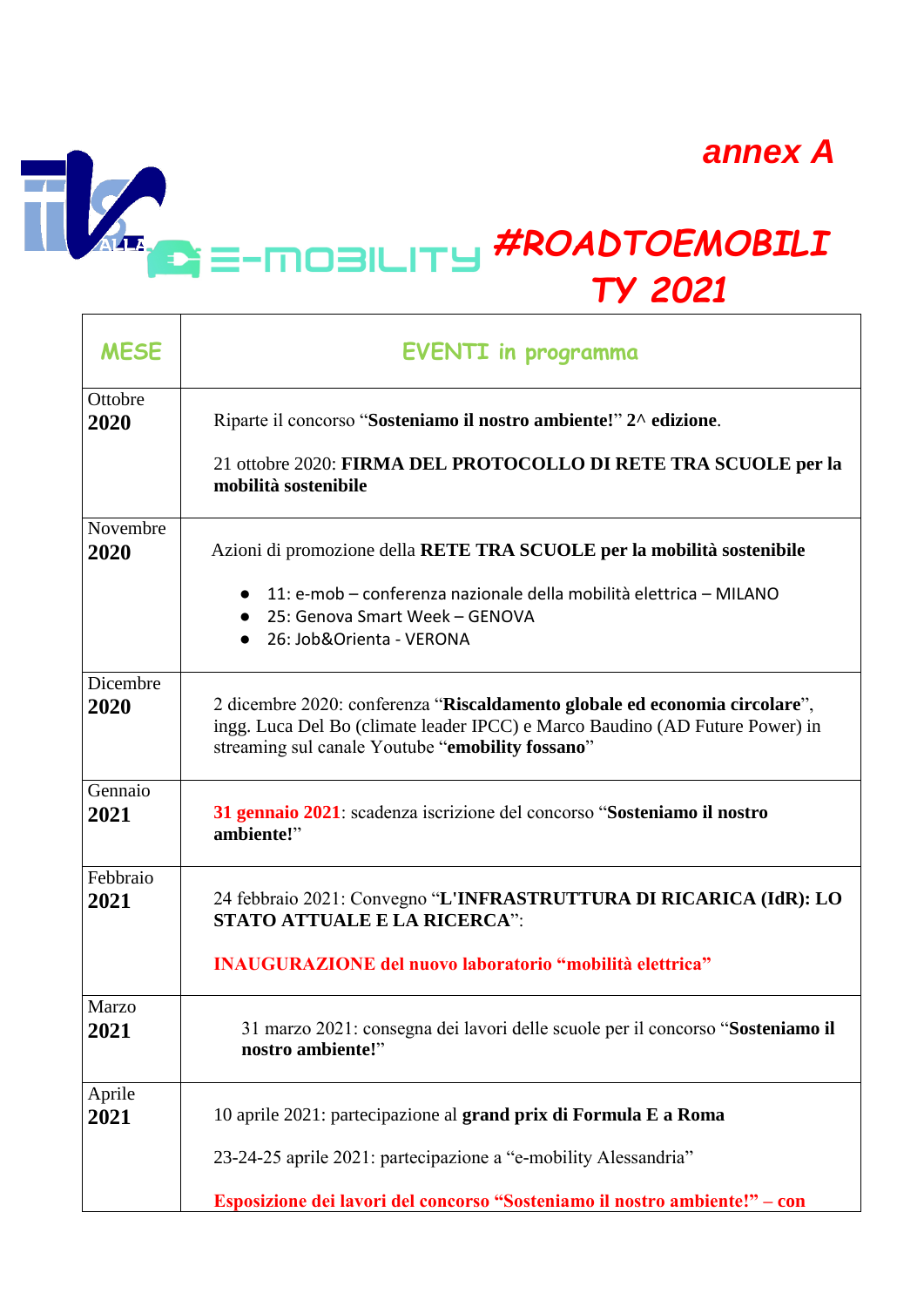|                       | votazione del pubblico; sul sito www.emobilityfossano.it; tutto il mese                                                                                                                                                                                                                                                                                           |  |  |  |  |  |
|-----------------------|-------------------------------------------------------------------------------------------------------------------------------------------------------------------------------------------------------------------------------------------------------------------------------------------------------------------------------------------------------------------|--|--|--|--|--|
| <b>Maggio</b><br>2021 | Sabato 15 mattino: premiazione degli studenti delle scuole partecipanti alla 2 <sup>^</sup><br>edizione del concorso "Sosteniamo il nostro ambiente!" - festa delle scuole                                                                                                                                                                                        |  |  |  |  |  |
|                       | Sabato 15 pomeriggio/sera: presentazione del TEAM VALLAURI per il $2^{\circ}$ "Alpine"<br>Pearls e-tour"                                                                                                                                                                                                                                                          |  |  |  |  |  |
|                       | <b>Domenica 16: "E-Mobility Fossano 2021"</b> esposizione e test drive di veicoli<br>elettrici nel centro storico di Fossano                                                                                                                                                                                                                                      |  |  |  |  |  |
|                       | Programma:                                                                                                                                                                                                                                                                                                                                                        |  |  |  |  |  |
|                       | ESPOSIZIONE dei LAVORI degli ISTITUTI SCOLASTICI                                                                                                                                                                                                                                                                                                                  |  |  |  |  |  |
|                       | Raduno proprietari di vetture elettriche<br>EXPO & INTERACTIVE ZONE (piazza Castello, via Cavour, via Garibaldi, piazza 27<br>marzo 1861)<br>TEST DRIVE AUTO ELETTRICHE<br>TEST DRIVE e-BIKE<br><b>TEST DRIVE e-SCOOTER</b><br>TEST DRIVE e-MOTO<br>TEST DRIVE veicoli per la mobilità urbana leggera (segway, monopattini, )<br>VEICOLI ELETTRICI da ESPOSIZIONE |  |  |  |  |  |
|                       | AREA esposizione COLONNINE di RICARICA AUTO<br>AREA per la ricarica dei veicoli                                                                                                                                                                                                                                                                                   |  |  |  |  |  |

Info e news: [www.emobilityfossano.it](http://www.emobilityfossano.it/) [emobilityfossano@vallauri.edu](mailto:emobilityfossano@vallauri.edu)



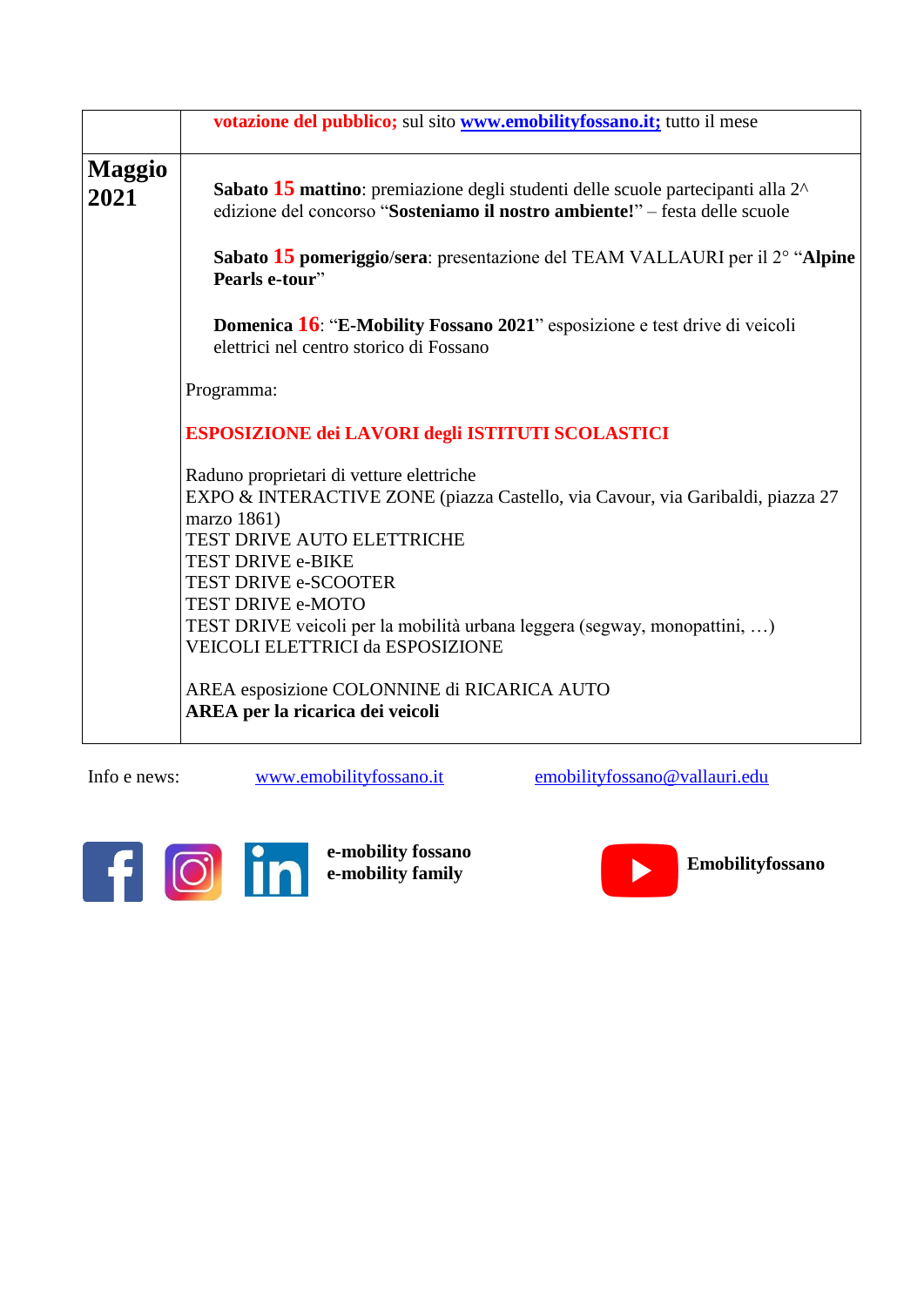

## **E-MOBILITY FOSSANO – RELATORI e TEMATICHE**

Edizioni 2018-2021

| anno | relatore                     | attività                           | azienda               | tematica                                     | titolo dell'intervento                                                                                                                                                                                                               |
|------|------------------------------|------------------------------------|-----------------------|----------------------------------------------|--------------------------------------------------------------------------------------------------------------------------------------------------------------------------------------------------------------------------------------|
|      |                              |                                    |                       |                                              |                                                                                                                                                                                                                                      |
| 2018 | Sottocorona<br>Paolo         | meteorologo                        | La7                   | riscaldamento<br>globale                     | Le attuali condizioni climatiche<br>interrogano fortemente il nostro<br>stile di vita                                                                                                                                                |
|      | Dalla Chiara<br><b>Bruno</b> | docente<br>universitario           | PoliTO                | trasporti                                    | Scenari energetici nei sistemi di<br>trasporto terrestri                                                                                                                                                                             |
|      | Tenconi<br>Albrto            | docente<br>universitario           | PoliTO                | tecnologie<br>elettriche per<br>autotrazione | L'elettrico è arrivato?                                                                                                                                                                                                              |
|      |                              |                                    |                       |                                              |                                                                                                                                                                                                                                      |
| 2019 | Della Puppa<br>Federico      | docente<br>universitario           | Smart Land            | Smart city                                   | Dalla smart city alla smart land                                                                                                                                                                                                     |
|      | Lanzetti<br>Renato           | professionista                     |                       | economia<br>locale                           | Elettricità e altre energie per lo<br>sviluppo della provincia di Cuneo                                                                                                                                                              |
|      | Scarzello<br>Aldo Maria      | direttore<br>tecnico               | Gemini<br>Project     | risparmio<br>energetico                      | Come preparare l'arrivo in casa<br>dell'auto elettrica                                                                                                                                                                               |
|      | Patetta<br>Pierangelo        | responsabile<br>area nord<br>ovest | $e-$<br>distribuzione | distribuzione<br>elettrica                   | La rete elettrica di distribuzione al<br>servizio della mobilità sostenibile e<br>delle FER                                                                                                                                          |
|      | <b>Bianco</b><br>Isabella    | ricercatore<br>universitario       | PoliTO                | <b>LCA</b>                                   | Batterie per veicoli elettrici BEV e<br>PHEV: quali sfide devono<br>affrontare per migliorare la loro<br>sostenibilità? Valutazioni di<br>impatto ambientale sul ciclo di vita<br>(LCA) delle batterie e possibili<br>scenari futuri |
|      |                              |                                    |                       |                                              |                                                                                                                                                                                                                                      |
| 2020 | Beghello<br>Francesco        | project<br>manager                 | Hitachi rail          | reti<br>ferroviarie                          | Scenari, orizzonti della mobilità<br>elettrica nel mondo                                                                                                                                                                             |
|      | Invernizzi<br>Daniele        | professionista                     | eV-Now                | retrofit<br>elettrico                        | Il retrofit di mezzi privati e<br>pubblici: sviluppo già finito o<br>possibilità ancora inespressa?                                                                                                                                  |
|      | Vitali<br>Federico           | dirigente                          | <b>FAAM SpA</b>       | retrofit<br>elettrico                        | Quali scenari per il trasporto<br>pubblico locale: caso studio di<br>retrofit di veicoli di trasporto<br>urbano                                                                                                                      |
|      | Bodoardo<br>Silvia           | docente<br>universitario           | PoliTO                | batterie e<br>materiali                      | Batterie per autoveicoli elettrici:<br>stato dell'arte (dalle materie prime<br>alla seconda vita) e prospettive<br>future; e l'Europa cosa fa?<br>(European Battery Alliance -<br><b>Battery 2030+)</b>                              |